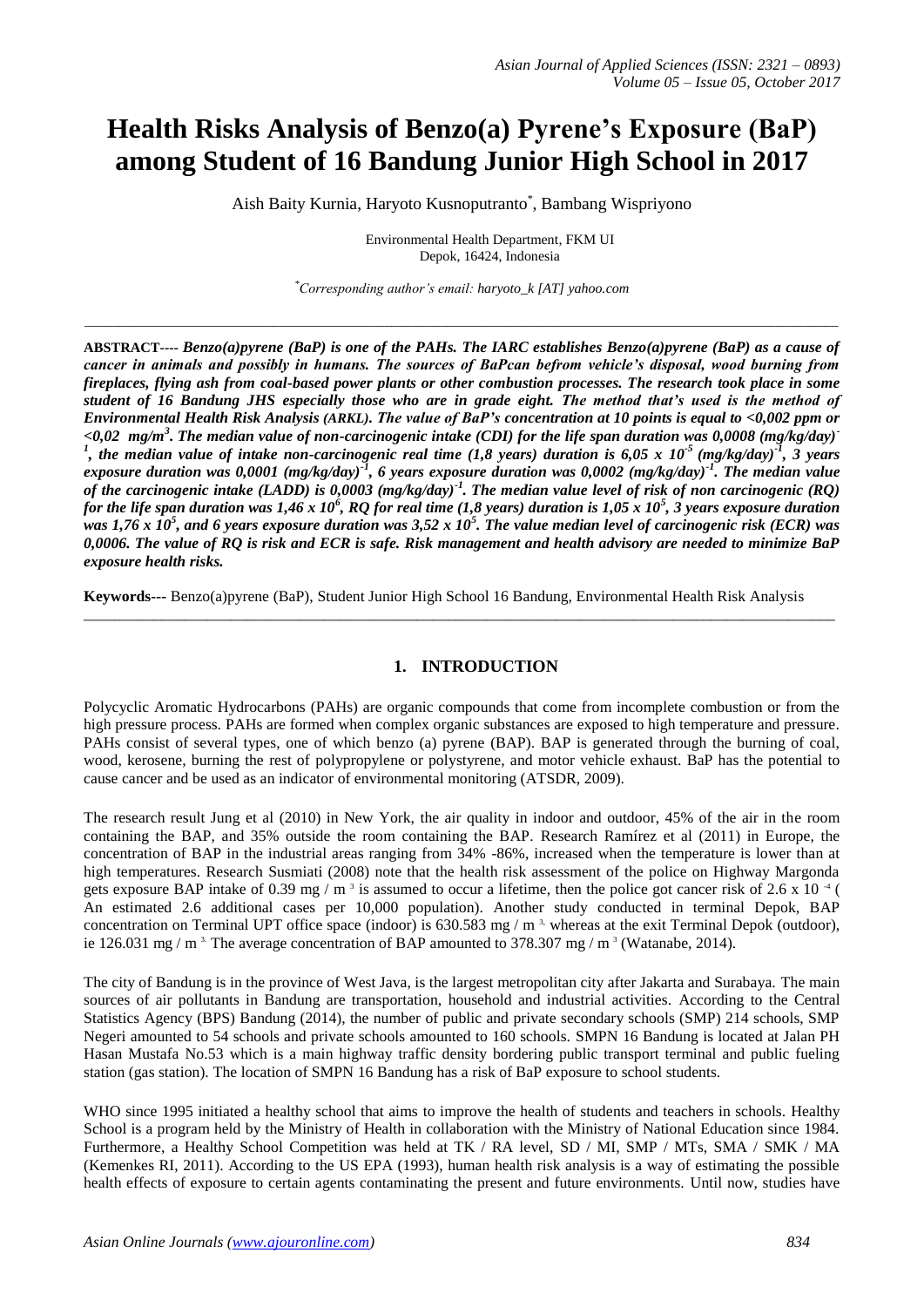rarely measured BaP exposure to school students. There needs to be a risk analysis of BaP exposure to students of SMPN 16 Bandung. This is reinforced by the absence of SMPN 16 Bandung into the category of healthy school level junior high school / MTs.

## **2. THEORY**

The International Agency for Research on Cancer (IARC) (2010), benzo (a) pyrene (BAP) is a combination of five benzene rings are found in small amounts  $\ll 1$  m) from the combustion of the particles originating from motor vehicle exhaust, wood-burning of fireplace, fly ash from power plant with coal material or other combustion process. As a class, PAHs have an aromatic ring structure. Benzo (a) pyrene (BAP) accounted for 5% of total PAHs in the atmosphere. The International Agency for Research on Cancer (IARC) set benzo (a) pyrene (BAP) to cause cancer in animals and possibly in humans (Group 2A).

Research Yang et al (2014) conducted at Midway Atoll, a potential source of PAHs from sources petrogenik (incomplete combustion), which is a military operation for 90 years so that the environment is contaminated. PAHs in food cooked higher than raw food is still being affected by season and sex as an intake (Duan et al, 2016). According to research by Xu et al (2015) in China, a city with the growth and rapid industrialization, many industries and transport affect the concentration of benzo (a) pyrene (BAP).

According to the Integrated Risk Information System (IRIS) 2017 exposure to benzo (a) pyrene (BAP) via inhalation may cause effects on the respiratory tract fiber effect on growth and development. Oral exposure can cause health effects on the liver and blood and the process of ovulation. Research Tuntawiroon et al (2007) in school children in Thailand who are exposed to PAHs, one of benzo (a) pyrene (BAP), the study sample are school children who live in Bangkok and Chon Buri in Thailand, shows the differences in the concentration of exposure to PAHs measured using biomarkers of benzo (a) pyrene (BAP) in the urine, in school children in Bangkok was higher than in the province. The average concentration of benzo (a) pyrene (BAP) in Bangkok at 19.59 ng / m<sup>3</sup> whereas in Chonburi at 1.35 ng / m<sup>3</sup>. High concentrations are associated with DNA-adducts that allow the occurrence of diseases such as cancer.

Integrated Risk Information System (IRIS) US EPA (2017) made a classification reference value toxicity for benzo (a) pyrene (BAP) into two, namely: Exposure to Oral (Oral Cancer Slope Factor):  $1E + 0$  (1) per (mg / kg / day) <sup>-1</sup> and exposure Inhalation (Inhalation Unit Risk): 6E-4 (6 x 10<sup>-4)</sup> per ug / m<sup>3</sup>. While Inhalation Reference Concentration (RFC) for BAP of 2 x 10 $-6$  g / m $^3$ .

According to US EPA (1993) health risk analysis is a process to estimate the possible health effects of humans from exposure to biological agents and chemicals present in the environment. Risk analysis can predict quantitative levels of risk. According to NRC (1983) in Louvar & Louvar (1998) the risk analysis stage includes: hazard identification, source identification, exposure analysis, dose-response analysis, risk characterization, risk management, and risk communication.

### **3. METHOD**

This study analyzed the approximate amount of risk due to exposure to benzo (a) pyrene (BAP) to health student of SMPN 16 Bandung using study approach Environmental Health Risk Analysis (ARKL), located in the city of Bandung. The data collection process was conducted in May 2017. The data was collected through the concentration of benzo (a) pyrene (BAP) in ambient air school environment. In school children, interviews and anthropometric measurements of respondents and field observations were conducted in the study area. The variable in this study is the concentration of benzo (a) pyrene (BAP) which generates the intake of benzo (a) pyrene (BAP) SMPN 16 Bandung and Risk Quotient (RQ) and Excess Cancer Risk (ECR). Intake (intake) of benzo (a) pyrene (BAP) is influenced by the characteristics of the respondents (weight and age) and activity patterns (time, frequency, and duration of exposure). Then formulated management and risk communication.

The population at risk in this study is a child SMPN 16 Bandung. Human sample in this research is class VIII SMPN 16 Bandung who fulfill inclusion criteria. Samples of exposure in the study, the ambient air in the environment SMPN 16 Bandung, namely: 4 BAP concentrations in indoor air and 6 BAP concentration in outdoor air taken during school activities take place. Sampling using purposive sampling method, a sample selection with specific characteristics that match the criteria. Calculation of the minimum number of samples of 32.85 which then rounded up to 35 people. Number of samples 35 people added 10% then exaggerated to 50 people to avoid the possibility of drop out.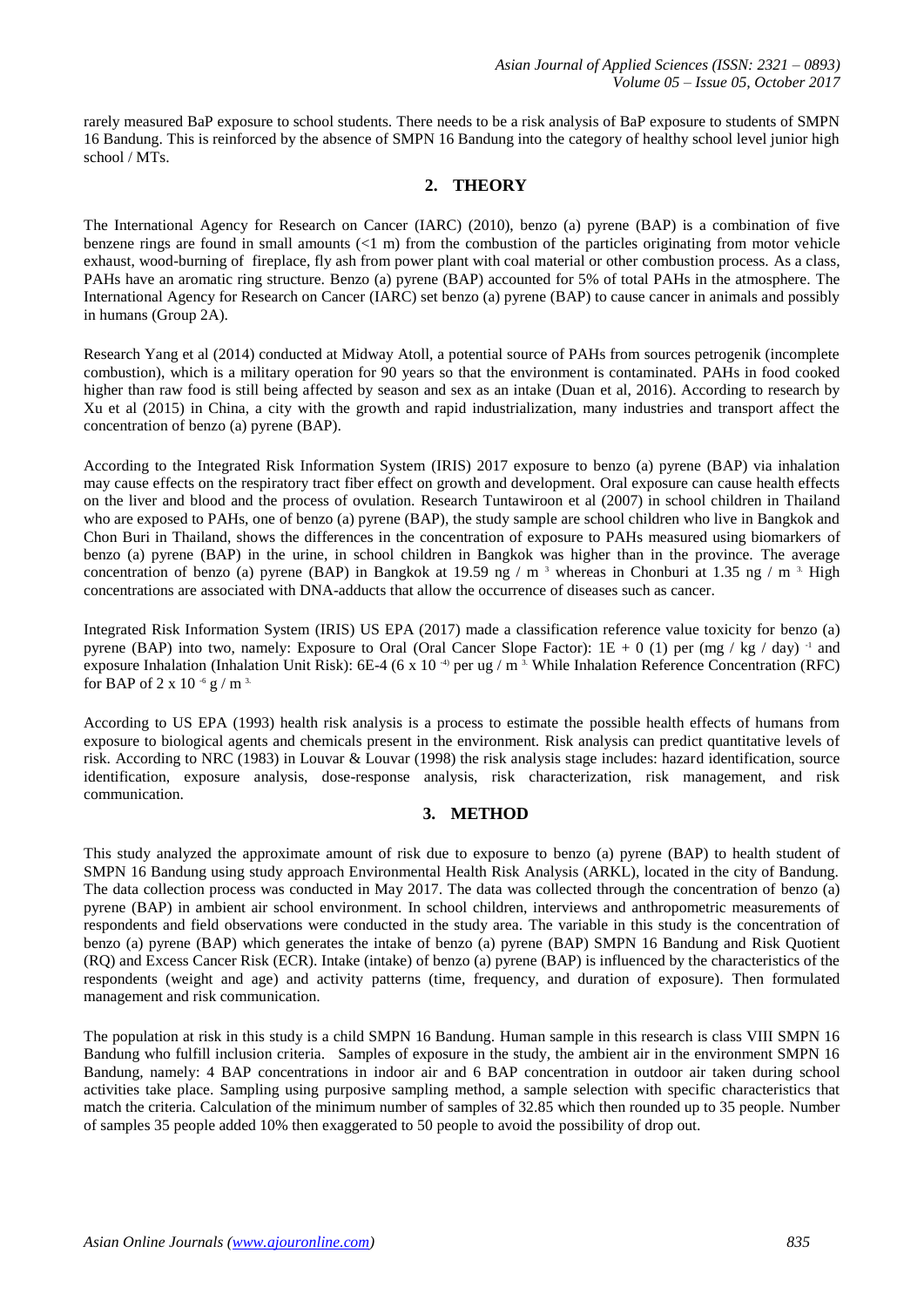The criteria that must be met in this study include inclusion and exclusion criteria. Inclusion criteria include: age 13-15 years old at the time of sampling, students or students of grade VIII SMPN 16 Bandung, have attended school at SMPN 16 Bandung for at least 1 year, and willing to cooperate in research. Exclusion criteria are: not in school during research.

Data collection is done by way of field and direct examination through interviewing activities with questionnaires related to variables. The respondents will be weighted and interviewed about the activity pattern. Sampling Exposure benzo (a) pyrene (BAP) is performed by Petrolab Jakarta.

The data collected will be analyzed using statistical data processing software. Data will be analyzed univariat. Univariate analysis was performed to show the frequency distribution of variables studied, including anthropometric characteristics (body weight and age), and activity patterns. Data collection is done using statistical test software. Then calculate the environmental health risk analysis (ARKL) to assess the health risks from exposure to benzo (a) pyrene (BAP).

### **4. RESULT**

In this study, researchers obtained anthropmetric characteristics and activity patterns of respondents SMPN 16 Bandung in 2017. Furthermore, the results of univariate stratical analysis can be seen in table 1.

| Variable                                 | n  | Range          | Median | Average $\pm$ SD   | Distribution |
|------------------------------------------|----|----------------|--------|--------------------|--------------|
| Weight (kg)                              |    |                |        |                    |              |
| -Male                                    | 22 | $36,40-$       | 44.90  | $52.19 \pm 17.88$  | Abnormal     |
|                                          |    | 104.40         |        |                    |              |
| -Female                                  | 28 | 34,70-84.10    | 45,65  | $47.73 \pm 10.33$  | Abnormal     |
| -Total                                   | 50 | $34.70-$       | 45,15  | $49,69 \pm 14,18$  | Abnormal     |
|                                          |    | 104,40         |        |                    |              |
| The rate of intake $(R, m^3/hour)$       |    |                |        |                    |              |
| -Male                                    | 22 | $0,51 - 0,74$  | 0.55   | $0.58 \pm 0.06$    | Abnormal     |
| -Female                                  | 28 | $0,50 - 0,69$  | 0.57   | $0.56 \pm 0.04$    | Normal       |
| -Total                                   | 50 | $0,50 - 0,74$  | 0,55   | $0,57+0,05$        | Abnormal     |
| Frequency of exposure $(f_E, day/year)$  |    |                |        |                    |              |
| -Male                                    | 22 | 187-222        | 219    | 212,36±12,86       | Abnormal     |
| -Female                                  | 28 | 192-222        | 214    | 209,61±12,22       | Abnormal     |
| -Total                                   | 50 | 187-222        | 219    | $210,82 \pm 12,45$ | Abnormal     |
| of<br>Time<br>$(t_{\rm E},$<br>exposure  | 50 | $\Omega$       | 6      | $6.0 + 0$          | Normal       |
| hour/day)                                |    |                |        |                    |              |
| Duration of<br>$(D_{\rm t})$<br>exposure | 50 | $\theta$       | 1,8    | $1,8+0$            | Normal       |
| real time, year)                         | 50 | $\overline{0}$ | 3      | $3.0 + 0$          | Normal       |
|                                          | 50 | $\overline{0}$ | 6      | $6.0 + 0$          | Normal       |

**Table 1. Characteristics of Anthropometry and Respondent Activity** 

Concentrations of benzo (a) pyrene (BAP) at 10 points in the environmental decision SMPN 16 Bandung can be seen in Table 2.

| Location's Name                | Result of laboratory analysis |          | BaP in the air quality               |
|--------------------------------|-------------------------------|----------|--------------------------------------|
|                                | Ppm                           | $mg/m^3$ | standards according to the           |
|                                |                               |          | European Environment                 |
|                                |                               |          | Agency (EEA), 2014                   |
| Between class VIII-A and VIII- | < 0.002                       | < 0.02   |                                      |
| B                              |                               |          |                                      |
| Corridor class VIII-E Floor 2  | < 0.002                       | < 0.02   |                                      |
| Corridor class VIII-J Floor 2  | < 0.002                       | < 0.02   |                                      |
| Corridor class VIII-D Floor 2  | < 0.002                       | < 0.02   |                                      |
| Sports Field I                 | < 0.002                       | < 0.02   | $1 \times 10^{-6}$ mg/m <sup>3</sup> |
| Sports Field II                | < 0.002                       | < 0.02   |                                      |
| <b>Security Pos</b>            | < 0.002                       | < 0.02   |                                      |
| Opposite School                | < 0.002                       | < 0.02   |                                      |
| Home School                    | < 0.002                       | < 0.02   |                                      |
| Canteen                        | < 0.002                       | < 0.02   |                                      |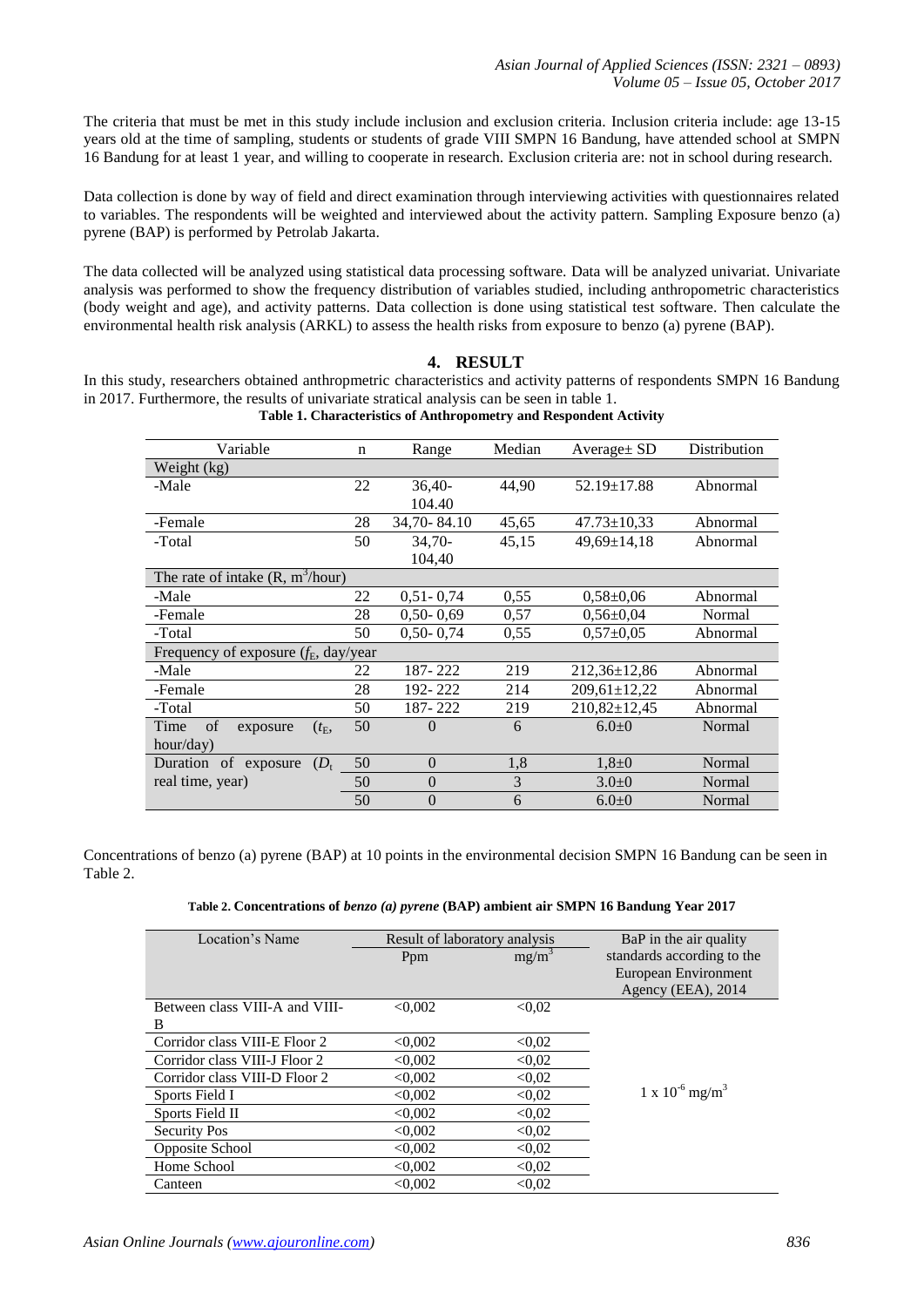Results of univariate analysis calculating the value of the intake / CDI (non-carcinogenic) and LADD (carcinogenic) can be seen in Table 3. Meanwhile, for the results of the univariate analysis RQ (non-carcinogenic) and ECR (carcinogenic) can be seen in Table 4.

| Variable                                                                                                                | <b>CDI</b> Life       | <b>CDI</b>            |                       |                       | <b>LADD</b>           |
|-------------------------------------------------------------------------------------------------------------------------|-----------------------|-----------------------|-----------------------|-----------------------|-----------------------|
|                                                                                                                         | Span                  | Real Time             | Exposure              | Exposure              |                       |
|                                                                                                                         |                       | $(1,8 \text{ years})$ | $(3 \text{ years})$   | $(6 \text{ years})$   |                       |
| Minimal                                                                                                                 | $4,94 \times 10^{-4}$ | $3,56 \times 10^{-5}$ | 5,93 x $10^{-5}$      | 0,0001                | $1,76 \times 10^{-4}$ |
| Maximum                                                                                                                 | 0.001                 | $7.57 \times 10^{-5}$ | 0,0001                | 0,0003                | 0,0004                |
| Mean                                                                                                                    | 0,0008                | 5,92-05               | 9,86E-05              | 0,0002                | 0,0003                |
| Median                                                                                                                  | 0,0008                | $6,05 \times 10^{-5}$ | 0,0001                | 0,0002                | 0,0003                |
| Standard                                                                                                                | 0,0001                | $8,63 \times 10^{-6}$ | $1,44 \times 10^{-5}$ | $2,89 \times 10^{-5}$ | $4,28 \times 10^{-5}$ |
| Deviation                                                                                                               |                       |                       |                       |                       |                       |
| Distribution                                                                                                            | Abnormal              | Abnormal              | Abnormal              | Abnormal              | Abnormal              |
| $\Gamma_{\text{other}}$ $\Gamma_{\text{other}}$ $\Gamma_{\text{other}}$ $\Gamma_{\text{other}}$ $\Gamma_{\text{other}}$ |                       |                       |                       |                       |                       |

|  |  | Table 3. Univariate analysis of CDI and LADD Respondents Value SMPN 16 Bandung Year 2017 |  |  |
|--|--|------------------------------------------------------------------------------------------|--|--|
|  |  |                                                                                          |  |  |

 $*$ Kolmogorov-Smirnov $(p<0,05)$ 

|  | Table 4. Univariate Analysis Estimated Value of Non Carcinogenic Health Risks Respondents SMPN 16 Bandung Year 2017 |  |
|--|---------------------------------------------------------------------------------------------------------------------|--|

| Variabel                                                                                                                                                                                                                                                                                                                                                                          | RQ Life Span       |                       | <sub>RO</sub>       |                     |
|-----------------------------------------------------------------------------------------------------------------------------------------------------------------------------------------------------------------------------------------------------------------------------------------------------------------------------------------------------------------------------------|--------------------|-----------------------|---------------------|---------------------|
|                                                                                                                                                                                                                                                                                                                                                                                   |                    | <b>Real Time</b>      | Exposure            | Exposure            |
|                                                                                                                                                                                                                                                                                                                                                                                   |                    | $(1,8 \text{ years})$ | $(3 \text{ years})$ | $(6 \text{ years})$ |
| RQ>1                                                                                                                                                                                                                                                                                                                                                                              | 50 (100%)          | 50 (100%)             | 50 (100%)           | 50 (100%)           |
| $RQ \leq 1$                                                                                                                                                                                                                                                                                                                                                                       |                    |                       |                     |                     |
| Minimal                                                                                                                                                                                                                                                                                                                                                                           | $8,64 \times 10^5$ | $6.2 \times 10^{4}$   | $1.03 \times 10^5$  | $2,07 \times 10^5$  |
| Maximum                                                                                                                                                                                                                                                                                                                                                                           | $1,84 \times 10^6$ | $1,32 \times 10^5$    | $2,2 \times 10^5$   | $4,41 \times 10^5$  |
| Mean                                                                                                                                                                                                                                                                                                                                                                              | $1,43 \times 10^6$ | $1,03 \times 10^5$    | $1,72 \times 10^5$  | 3,45 x $10^5$       |
| Median                                                                                                                                                                                                                                                                                                                                                                            | $1,46 \times 10^6$ | $1,05 \times 10^5$    | $1,76 \times 10^5$  | 3,52 x $10^5$       |
| Standard                                                                                                                                                                                                                                                                                                                                                                          | $2.09 \times 10^5$ | $1,5 \times 10^4$     | $2.5 \times 10^{4}$ | $5 \times 10^4$     |
| Deviation                                                                                                                                                                                                                                                                                                                                                                         |                    |                       |                     |                     |
| Distribution*                                                                                                                                                                                                                                                                                                                                                                     | Abnormal           | Abnormal              | Abnormal            | Abnormal            |
| $\overline{Y}$ 1 $\overline{Y}$ $\overline{Y}$ $\overline{Y}$ $\overline{Y}$ $\overline{Y}$ $\overline{Y}$ $\overline{Y}$ $\overline{Y}$ $\overline{Y}$ $\overline{Y}$ $\overline{Y}$ $\overline{Y}$ $\overline{Y}$ $\overline{Y}$ $\overline{Y}$ $\overline{Y}$ $\overline{Y}$ $\overline{Y}$ $\overline{Y}$ $\overline{Y}$ $\overline{Y}$ $\overline{Y}$ $\overline{Y}$ $\over$ |                    |                       |                     |                     |

\*Kolmogorov-Smirnov<sup>3</sup> (p<0,05)

# **5. DISCUSSION**

### Characteristics of Anthropometry and Activity

Anthropometric characteristics and activity patterns affect the value of the intake respondents. Characteristics of anthropometry measured is weight, data is used to find the intake rate. Weight affects the amount of intake received by the body orally or inhaled. Weight loss is inversely proportional to the amount of intake, means the greater the weight of respondents, the value of the intake will be smaller.

Susmiati's study (2008) of the exposed group's weight (police working on Margonda road) ranged from 53 to 100 kg, the comparison group ranged from 50-80 kg. The average combined weight of 73.63 kg. The rate of intake using a default value of 0.83 m<sup>3</sup>/hr. Exposure time of the exposed group ranged from 8 to 12 hours / day with an average of 8.2 hours / day, the comparison group ranged from 8 to 15 hours / day, with an average of 13.89 hours / day. The duration of exposure is entirely using the default value of US EPA 30 years for non-carcinogens and 70 years for carcinogens. Exposure frequency of 336 days / year.

In this study, the weight of male respondents ranged from 36.40 to 104.40 kg, while the weight of female respondents ranged from 34.70 to 84.10 kg. Total weight of respondents ranged from 34.70-104.40 kg with an average of 49.69 kg and median value of 45.15 kg. In the previous study, there were 2 groups measured so that the combined mean weight was greater than this study.

The rate of individual intake obtained in units of  $m<sup>3</sup>$  / day. The rate of intake obtained divided by 24 hours to convert the units into  $m<sup>3</sup>$  / hour and is used to calculate the amount of intake (intake). The rate of intake is directly proportional to the intake, the greater of the rate so the intake. Previous research using default values set US EPA 20 m<sup>3</sup>/day or 0.83 m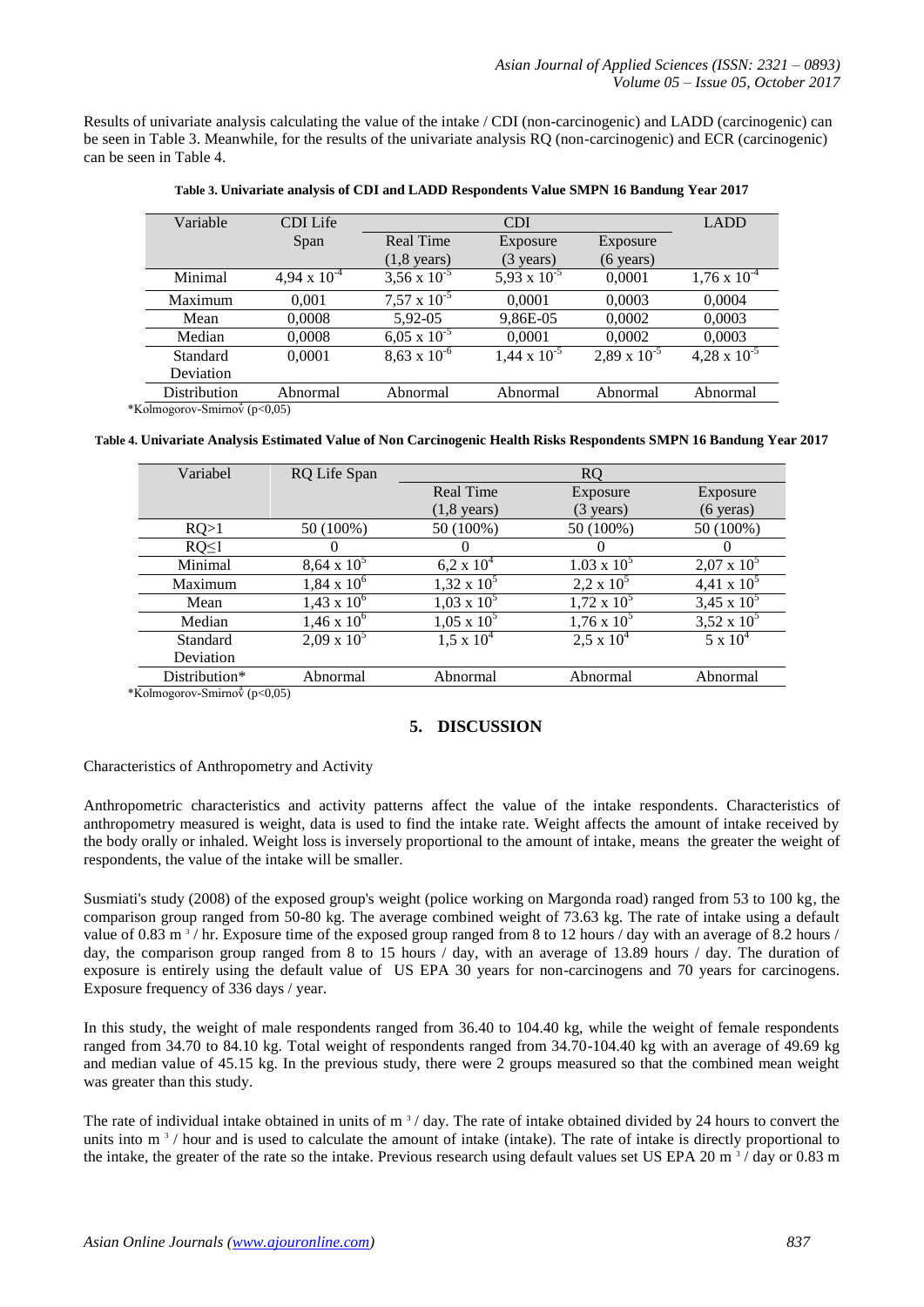3 / hr. While this research berdasarakan calculate the rate of intake of a logarithmic curve thus obtained average intake rate of 0.57 m<sup>3</sup>/hour, with a median value of 0.55 m<sup>3</sup>/hr.

The data of activity of the respondents measured in the study through interviews questionnaire covering frequency of exposure (f  $_{\rm E}$ ) (days / year), exposure time daily (t  $_{\rm E}$ ) (hours / day), and duration of exposure in real time (D  $_{\rm D}$  (year). Exposure frequency averaged 210.82 days / year, with a median value of 219 days / year. The default value of US EPA is 250 days / year. Obtained by way of 365 days minus the number of truancy, permits, illness, and national holidays. In the two previous studies, the exposure frequency exceeds the US EPA's default value of 250 days / year due to the longerused range for workers.

The value of daily exposure time is obtained from the number of hours in the school which is then on average because it is different every day. Average daily exposure value 6 hours / day. Each respondent has the same daily exposure value due to not doing other activities at school such as additional tutoring. Thus, it can be concluded the value of daily exposure 6 hours / day. Previous research, the value of exposure is more varied each respondent because influenced by the length of work.

Real time exposure duration responden questionnaires obtained from interviews with the question how long the school. The majority of respondents entered since class VII so counted 1 year 10 months or 22 months of schooling. Researchers divided the duration of exposure duration of exposure into real time since the respondents attend school 22 months or 1.8 years, duration of exposure until graduating class IX for 3 years and duration of exposure during adolescence 6 years. For the duration of exposure to the life span is calculated using the US EPA default value of 25 years for non-carcinogens and 70 years for carcinogens. In the two previous studies, using the duration of exposure to a default US EPA 30 years for non carcinogens and 70 years for carcinogens.

Of the concentration, the rate of intake, duration of exposure, frequency of exposure, duration of exposure, body weight and the average time period of each respondent, then the value obtained intake of each individual. Exposure intake value of benzo (a) pyrene (BAP) describes the amount of intake of exposure received by the respondent in mg per kilogram of body weight per day. If the value of high intake, then the value of non-carcinogenic health risk (RQ) and the value of health risk carcinogenic (ECR) will be high, which means that the ambient air quality in the school environment is not safe from the effects of BAP.

The calculations show, the value of the intake (CDI) each respondent with the duration of the life span has not normal distribution in the range of 4.94 x 10<sup>-4</sup> - 0.001 (mg / kg / day)<sup>-1,</sup> an average of 0.0008 (mg / kg / day)<sup>-1,</sup> and the median value of 0.0008 (mg / kg / day) <sup>-1.</sup> Value intake with real time duration (1.8 years) ranged from 3.56 x 10<sup>-5</sup> - 7.57 x 10<sup>-5</sup>  $(\text{mg / kg / day})$ <sup>-1,</sup> an average of 5.92 x 10<sup>-5</sup> (mg / kg / day)<sup>-1,</sup> with a median value of 6.05 x 10<sup>-5</sup> (mg / kg / day)<sup>-1.</sup> Intake duration of exposure (3 years) ranges from 5.93 x 10  $\cdot$  - 0.0001 (mg / kg / day)  $\cdot$  an average of 9.86 x 10  $\cdot$  (mg / kg / day)  $^{-1}$ , the median value of 0.0001 (mg / kg / day)  $^{-1}$ . Intake duration of exposure (6 years) ranged 0,0001- 0.0003 (mg / kg / day) <sup>-1,</sup> an average of 0.0002 mg / kg / day with a median value of 0.0002 (mg / kg / day) <sup>-1.</sup>

Value intake (intake) LADD used to calculate the health risk carcinogenic (ECR). The resulting data has a normal distribution, ranging from 1.76 x 10<sup>-4</sup> - 0.0004 (mg / kg / day)<sup>-1,</sup> an average of 0.0003 (mg / kg / day)<sup>-1,</sup> and the value the median 0.0003 (mg / kg / day) -1.

### Risk Characterization

Characterization of Non Carcinogenic Health Risk

Susmiati research (2008) got result in exposed group as many as 45 people had RQ> 1 and 1 person had RQ≤1, whereas in comparison group 1 person had RQ≤1 and 45 people had RQ> 1. Watanabe's study (2014) did not calculate noncarcinogenic health characterization so that RQ was not known.

The difference with the previous studies could occur due to the intake is influenced by the duration of exposure to real time school children classified as not long in contrast to workers who have been exposed for years. In this study, using a calculation formula RQ by way of intake (CDI) divided RFC while research Susmiati (2008) are taken into account in the analysis of the risk of exposure to benzo (a) pyrene (BAP) is the risk of exposure to dust TSP because it has not provided a reference for benzo (a ) pyrene (BAP).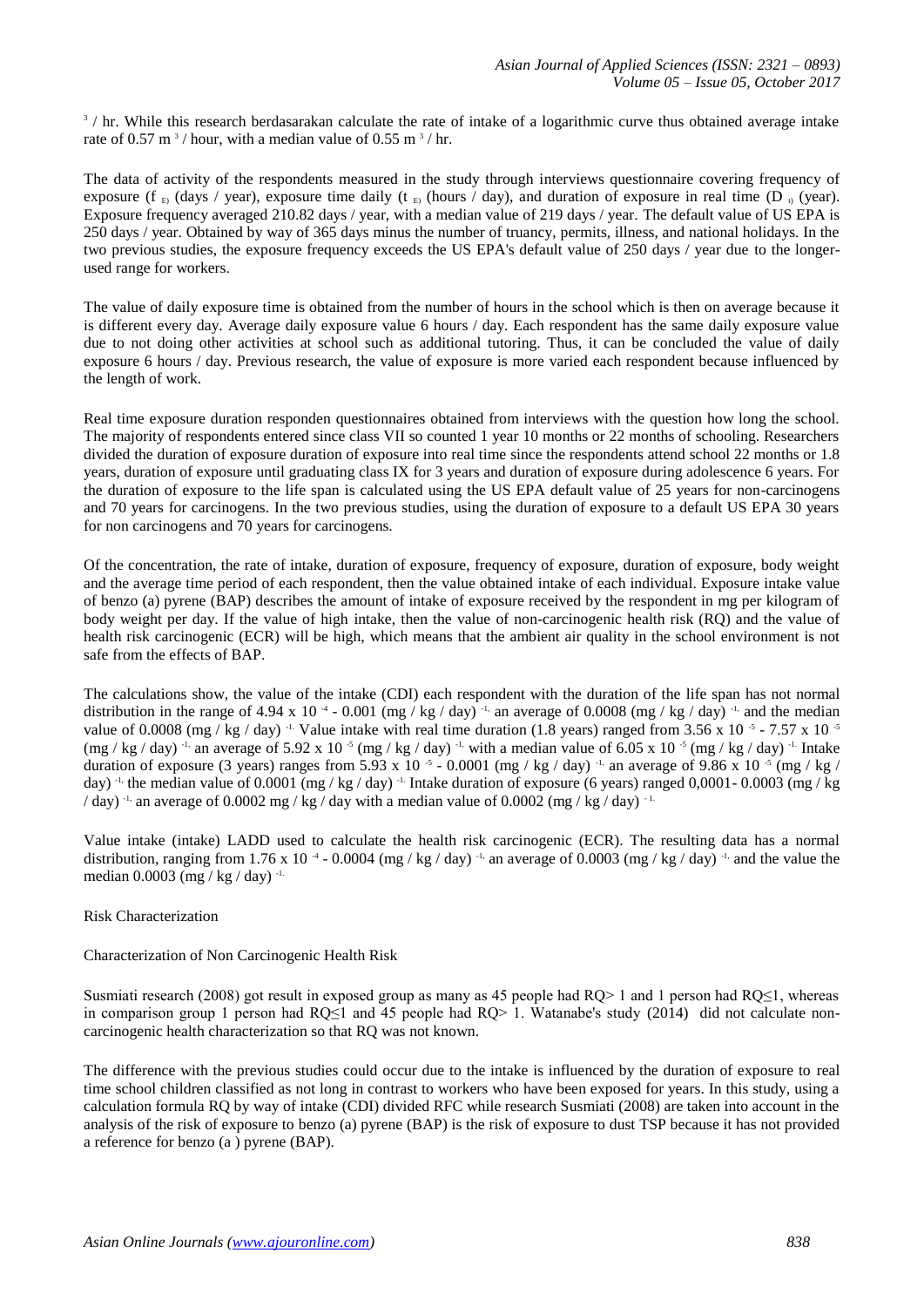Characterization of Carcinogenic Health Risk

Characteristics of carcinogenic risk can be assessed from the Excess Cancer Risk (ECR), which means that an agent can not be accepted because of the risk of the organism, system, sub or population and abundance of cases of cancer in units of a particular population (Kemenkes RI, 2012). ECR value in this study derived from the value of the intake carcinogenic (LADD) multiplied by Cancer Slope Factor (CSF). CSF value obtained from lowering the risk of inhalation unit benzo (a) pyrene (BAP) set by the US EPA IRIS 6E-4 ug /  $m<sup>3</sup>$  inhaled into 2,068 (mg / kg / day) <sup>-1.</sup>

Benzo (a) pyrene (BAP) has only one inhalation unit risk value of US EPA's IRIS, so that there is only one value of ECR. All respondents had ECR≤1E-4 values, a minimum score of 0.0003, a maximum value of 0.0008, an average of 0,0006, and a median of 0.0006. The ECR value has an abnormal distribution. Median value means that exposure to benzo (a) pyrene (BAP) indicates the possible risk of carcinogenic 6 cases per 10,000 population.

Research Susmiati (2008) produced two ECR, the ECR which uses SF RAIS value of 0.3 x 10<sup>-4</sup>. While the ECR using a value of SF California EPA (CalEPA) of 2.6 x 10<sup>-4,</sup> which means there will be 2.6 cases of cancer than 10,000 people. Research Watanabe (2014) ECR calculate the intake means (LADD) multiplied by the CSF. CSF obtained from the value of Cancer Risk Unit (UCR) multiplied by the average body weight divided by the rate of intake. Results ECR whole group amounted to 21.24 x 10 $^{-3}$  that means there will be 22 cases of cancer than 1,000 people since ECR larger population of E-4.

Benzo (a) pyrene (BaP) Exposure Source at SMPN 16 Bandung

According Cerniglia & Gibson (1979) benzo (a) pyrene (BAP) was found together with other PAHs in cigarette smoke, the food is baked, roasted or fried and byproducts of industrial activities and are widely distributed in terrestrial and aquatic ecosystems. Research Xu et al (2015) in China, a city with rapid growth and industrialization. Exposure to benzo (a) pyrene (BAP) occur through several channels. However, identification of exposure benzo (a) pyrene (BAP) that occurred in China comes from vehicle emissions and industrial.

SMPN 16 Bandung is located on a crowded highway traffic jam. Distance  $\pm$  50 meters after SMPN 16 Bandung there is an intersection towards Cicaheum and Cikutra. While  $\pm$  50 meters before SMPN 16 Bandung there is SPBU. In front of the school until the intersection is always jammed, becomes an angkot dismissal when leaving and coming home from school. Sources of benzo (a) pyrene (BAP) occurred at school because the roads are jammed, close to gas stations, markets, combustion derived from the stall at the back of the school.

Concentrations of benzo (a) pyrene (BAP) of 10 pick-up points have the same value, of 0.02 mg /  $m<sup>3</sup>$  after conversion. The value is relatively low. This can occur because of limitations of the tool, there are only two tools when measuring the concentration of benzo (a) pyrene (BAP) took place, a maximum of two innings later retrieval point onwards. Thus, the measurement can not be current and maximal.

### Risk Management and Communication

Risk management is an attempt to regulate and control the risk that the value of the intake (intake) did not pose any health risks exceeded the risk limit unsafe. Carcinogenic and non carcinogenic risk level. To control non-carcinogenic health risks, non-carcinogenic intake is required which is not risky to respondents. The non-carcinogenic risk level in this study indicated a risk, but the carcinogenic risk level was safe. Recommendations Health (Health Advisory) needs to be done in this study to control exposure to benzo (a) pyrene (BAP), which is received by the respondent.

Other recommendations needed to reduce health risks due to BaP exposure include:

- 1. Conduct health education on BaP exposures occurring in the school environment through risk communication which is one component of a healthy school (CDC, 2012).
- 2. Use of Personal Protective Equipment (PPE) to reduce the exposure of BaP to each respondent. APD in question can be a mask that covers the nose
- 3. Building networks and alliances to develop a healthy school program accordingly (WHO, 1998) by following a healthy school program held city and provincial levels.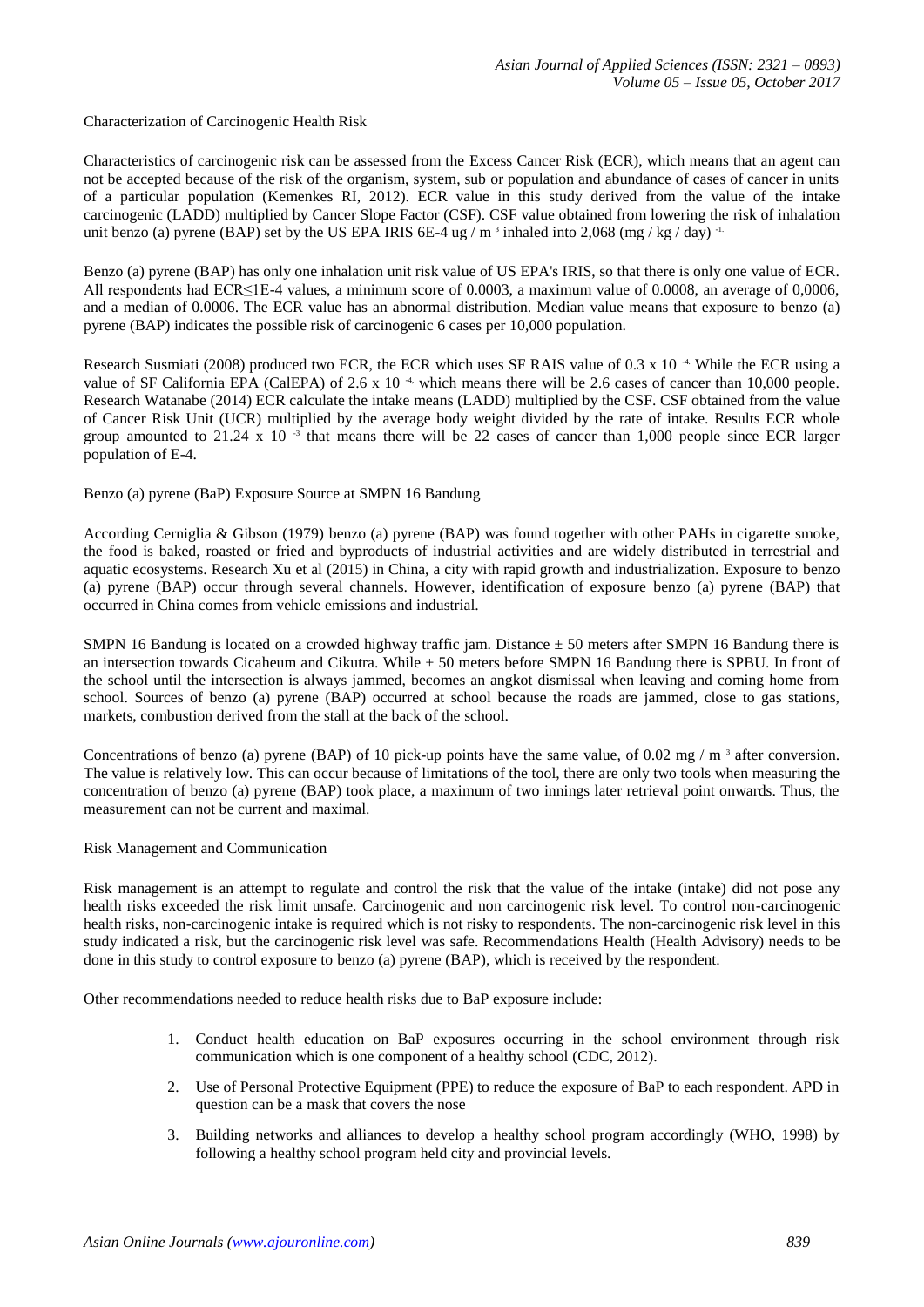4. Reducing harmful chemical agents and contaminants in accordance (US EPA, 2007) by planting trees around the school as well as improved hygiene school.

#### Aspect of Regulation

Attachment of Government Regulation No.41 of 1999 has not put benzo (a) pyrene (BAP) as one of the parameters of national ambient air quality standard. The parameters that have been listed as a national ambient air quality standard are: SO <sub>2</sub>, CO, NO <sub>2</sub>, O<sub>3</sub>, HC, PM  $_{10}$ , PM  $_{25}$ , TSP, Pb, Dustfall, Total Fluorides, Fluor Index, Khlorine & Khlorine Dioxide, and Suphat Index. Parameters that serve as the national ambient air quality standard, the measurement time, the method of analysis, and the equipment for measurement have been determined. In Indonesia, benzo (a) pyrene (BAP) is still considered to be a substance not pose a health risk to humans. In fact, IARC classifies benzo (a) pyrene (BAP) in Group 2A, which means to cause cancer in animals and possibly in humans. The absence of regulatory aspects regarding the time of measurement, quality standards, analytical methods, and apparatus for performing measurements become one of the obstacles in measuring the concentration of benzo (a) pyrene (BAP) in the ambient air of the school environment.

# **6. CONCLUSIONS**

- 1. Concentrations of benzo (a) pyrene (BAP) at 10 points have the same value of <0,002 ppm is equal to <0.02 mg  $/ \text{ m}^3$ .
- 2. Anthropometric data of respondents SMPN 16 Bandung has an average body weight 46.69 kg, with a median value of 45.15 kg. The average rate of intake of 0.57 m<sup>3</sup>/hour with a median value of 0.55 m<sup>3</sup>/hr. The data of activity the respondent had an exposure period of 6 hours / day, the average value of the frequency of exposure to 210.82 days / year, with a median value of 219 days / year, *real time* duration (1.8 years), duration of exposure (3 years) and duration of exposure (6 years). The median value of CDI for the duration of the *life span* of 0, 0008 (mg / kg / day)<sup>-1.</sup> While the median value of CDI *real time* duration (1, 8 years) of 6.05 x 10<sup>-5</sup> (mg / kg / day)<sup>-1,</sup> for the duration of exposure (3 years) of 0.0001 (mg / kg / day)<sup>-1,</sup> for the duration of exposure (6 years) of 0.0002 (mg / kg / day) <sup>-1.</sup> LADD median value of 0, 0003 (mg / kg / day) <sup>-1</sup>.
- 3. Value of non-carcinogenic risk level (RQ) of the respondents had an average  $1,436x$  10<sup>4</sup>, with a median value of 1.46 x 10<sup> $6$ </sup> for the duration of the *life span*, an average of 1.03 x 10<sup> $5$ </sup>, with a median value of 1.05 x 10 $<sup>5</sup>$  for</sup> *real time* duration (1.8 years), the average of 1.72 x 10<sup>5</sup>, with a median value of 1.76 x 10<sup>5</sup> for the duration of exposure (3 years), the average of 3.45 x 10<sup>-5</sup>, with a median value of 3.52 x 10<sup>-5</sup> for the duration of exposure (6 years). Value of carcinogenic risk level (ECR) on the respondent had median and average value of 0.0006.
- 4. Risk management and health recommendations needed to reduce the health risks from exposure to benzo (a) pyrene (BAP).

## **7. SUGGESTION**

## Government

- 1. Their latest Government Regulations regarding the national ambient air quality standard that refers of PP 41 of 1999.
- 2. The existence of a standard on ambient air measurement is not just in the work environment.

### Bandung City Health Office

- 1. Involving all schools based on the level in the city to follow a healthy school competition.
- 2. Monitor and evaluate every school that has not been or has entered the category of healthy school.

#### Junior High School 16 Bandung

- 1. It needs education about air pollution that occurs in the school environment.
- 2. There is a need for improvement of school facilities that include ventilation, lighting, and cleanliness of the school environment.

#### Further Research

1. It needs a comparison group with the schools are close to the source of exposure to benzo (a) pyrene (BAP) in another big city or conducted a cohort study to find out more exposure to benzo (a) pyrene (BAP).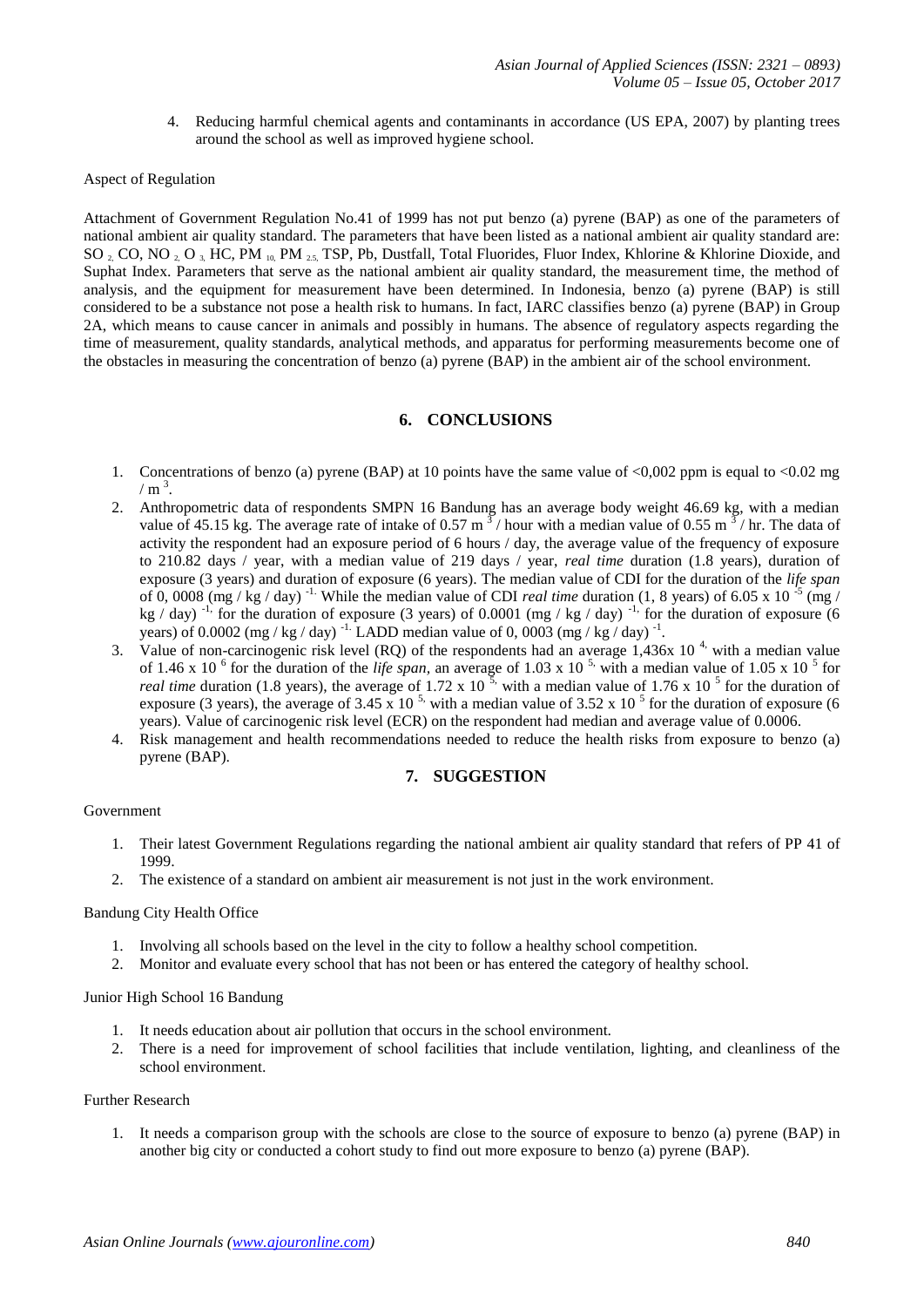- 2. Supposedly measurement of the concentration of benzo (a) pyrene (BAP) in ambient air using high volumes of water samples by the method TO-13A were analyzed using gas chromatography issued by the US EPA (1999) instead of using NIOSH method 5515 for air in the workplace.
- 3. Measurement of the concentration of benzo (a) pyrene (BAP) is not only a one day but several days to avoid bias

# **8. REFERENCES**

- *Agency for Toxic Substances and Disease Registry (ATSDR). 2009. ATSDR Case Studies in Environmental Medicine Toxicity of Polycyclic Aromatic Hydrocarbons (PAHs)*.
- Bhawan, P. & Nagar, E.A., 2011. Guidelines for Manual Sampling & Analyses. , 1, pp.13–14.
- Breysse P., Lees P.S.J. 2006. *Air Sampling for Gases and Vapors*. John Hopkins University
- Brauer, M. et al., 2014. Disease Attributable To Outdoor Air Pollution. , 46(2), pp.652–660.
- BPS, 2014. *Jumlah Perusahaan Industri Besar Menurut SubSektor*. [online] Tersedia di: http://www.bps.go.id/index.php/linkTabelStatis/1054 [Diakses pada 2 Februari 2017].
- \_\_, 2014. Banyaknya Sekolah Menurut Kecamatan Dan Tingkatan Sekolah Di Kota Bandng Tahun 2014. [online] Tersedia di:<https://bandungkota.bps.go.id/linkTableDinamis/view/id/12> [Diakses pada 26 Maret 2017].
- \_\_, 2015.*Perkembangan Jumlah Kendaraan Bermotor Menurut Jenis*. [online] Tersedia di: https://www.bps.go.id/linkTableDinamis/view/id/1133 [Diakses pada 2 Febuari 2017].
- California Air Resources Board and the Office of Environmental Health Hazard Assesment. 1994. *Benzo(a)pyrene as Toxic Air Contaminant*. California Scientific Review Panel.
- CDC, 2012. *School Health Index A Self- Assesment and Planning Guide*, Atlanta
- Cerninglia, CE., Gibson, DT. 1979. *Oxidation of Benzo(a)pyrene by The Filamentous Fungus Cunninghamella elegans*. The Journal of Biological Chemistry Vol 254 No 23.
- Chien Y.C., Yeh.C.T, 2012. *Excretion kinetics of urinary 3-hydroxybenzo [ a ] pyrene following dietary exposure to benzo [ a ] pyrene in humans*. , pp.45–53.
- Dinas Perhubungan Provinsi Jawa Barat. 2013. Bensin vs Solar. Tersedia di <http://www.dishub.jabarprov.go.id/content.php?id=56> [Diakses pada 4 Juni 2017].
- Duan, X. *et al*., 2016. *Dietary intake polycyclic aromatic hydrocarbons (PAHs) and associated cancer risk in a cohort of Chinese urban adults: Inter- and intra-individual variability*. *Chemosphere*, 144, pp.2469–2475
- Friesen, M.C. *et al*., 2010. *Original Contribution Chronic and Acute Effects of Coal Tar Pitch Exposure and Cardiopulmonary Mortality Among Aluminum Smelter Workers*. , 172(7), pp.790–799.
- Guidelines for the measurement of ambient air pollutants. (2013). 1st ed. Delhi: CENTRAL POLLUTION CONTROL BOARD Ministry of Environment & Forests.
- Grova, N. *et al*., 2016. *Analysis of tetrahydroxylated benzo [ a ] pyrene isomers in hair as biomarkers of exposure to benzo [ a ] pyrene*. , pp.1997–2008.
- Indonesia, *Peraturan Pemerintah Tentang Pengendalian Pencemaran Udara*, PP No. 41 Tahun 1999
- International Programme on Chemical Safety (IPCS). 2000, *Environmental Health Criteria 214, Human Exposure Assesment*, WHO, Geneva
- International Agency for Research on Cancer (IARC), 2010. *Benzo(a)pyrene*, Monographs Vol 100F. [online] Tersedia di:<https://monographs.iarc.fr/ENG/Monographs/vol100F/mono100F-14.pdf> [ Diakses pada 2 Februari 2017].
- Jung, K.H. *et al*., 2010. *Assessment of Benzo ( a ) pyrene-equivalent Carcinogenicity and Mutagenicity of Residential Indoor versus Outdoor Polycyclic Aromatic Hydrocarbons Exposing Young Children in New York City*. pp.1889–1900.
- Kementrian Kesehatan RI. 2012. *Pedoman Analisis Risiko Kesehatan Lingkungan (ARKL)*, Direktorat Jenderal PP dan PL, Jakarta.
- \_\_\_\_\_\_\_\_\_\_\_\_\_\_\_\_\_\_\_\_. 2015. *Profil Kesehatan Indonesia 2015*, Tersedia di: [http://www.depkes.go.id/resources/download/pusdatin/profil-kesehatan-indonesia/profil-kesehatan-Indonesia-](http://www.depkes.go.id/resources/download/pusdatin/profil-kesehatan-indonesia/profil-kesehatan-Indonesia-2015.pdf)[2015.pdf](http://www.depkes.go.id/resources/download/pusdatin/profil-kesehatan-indonesia/profil-kesehatan-Indonesia-2015.pdf)
- \_\_\_\_\_\_\_\_\_\_\_\_\_\_\_\_\_\_\_\_. 2011. *Pedoman Pelatihan Dokter Kecil*, Direktorat Jenderal Bina Gizi dan Kesehatan Ibu dan Anak, Jakarta.
- Laelasari, Ela. 2014. *Interaksi Genetik dan Lingkungan Dampak Pajanan Polutan Benzo(a)pyrene (BaP) pada Pekerja Penjaga Pintu Gerbang Tol terhadap Risiko Aterosklerosis dan Kerusakan DNA*. Disertasi. Universitas Indonesia.
- Lestari, Fatma. 2007. *Bahaya Kimia Sampling dan Pengukuran Kontaminan di Udara*. Jakarta: EGC
- Louvar and Louvar. 1998. *Health and Environmental Risk Analysis Fundamental with Application*. Prentice Hall: New Jersey.